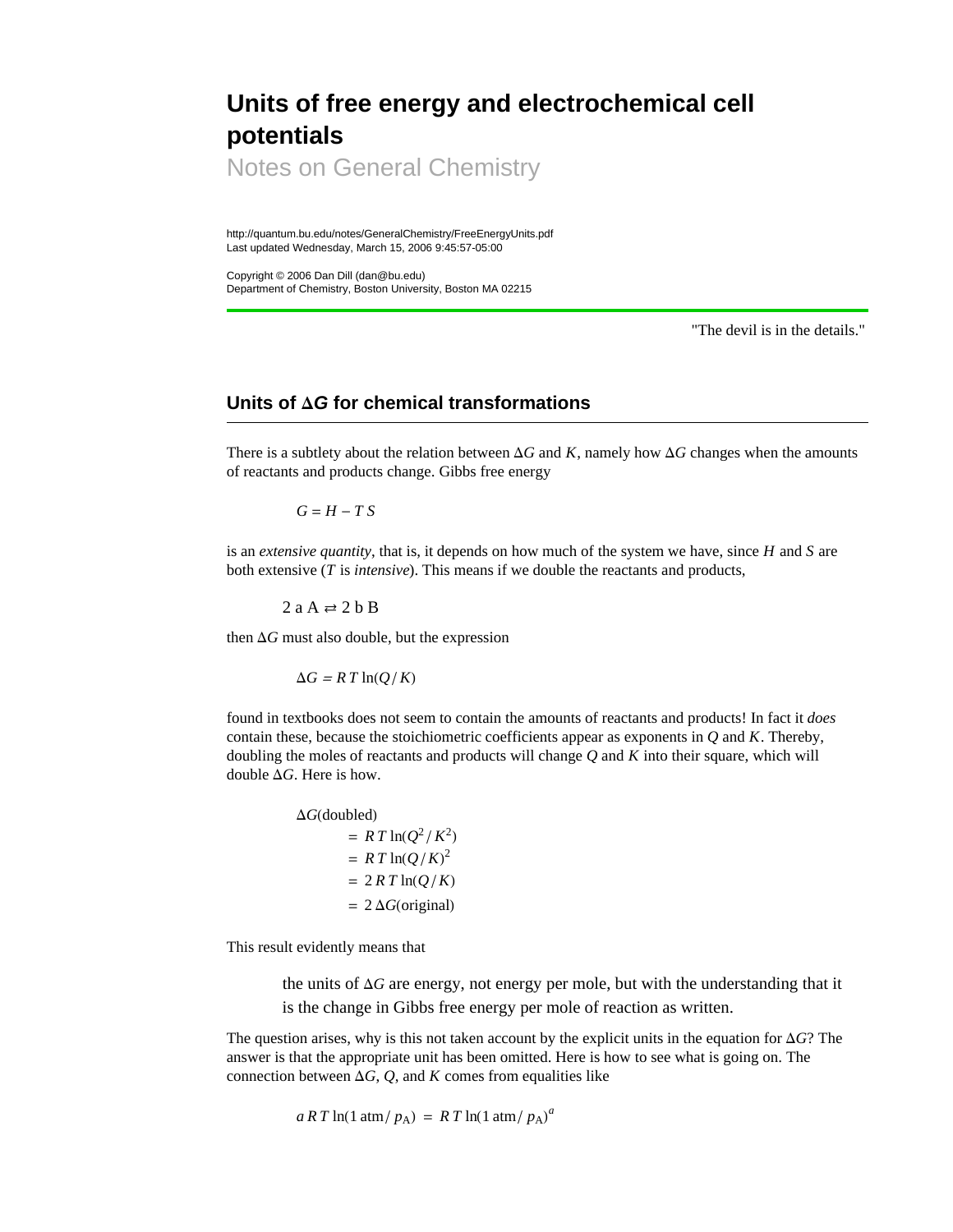Now, we know that exponents must be dimensionless, so such an equality means that the exponent *a* is the *numerical value of the stoichiometric coefficient, without any units*. The units of the stoichiometric coefficient *remain behind, multiplying the gas constant R*. Strictly, therefore, we should make this explicit by writing

 $aRT \ln(1 \text{ atm}/p_A) = \text{mol } RT \ln(1 \text{ atm}/p_A)^{a/\text{mol}}$ 

which then leads to the explicitly correct result that

 $\Delta G = \text{mol } R T \ln(Q/K)$ .

The problem is, this is never done in textbooks. The bottom line is that when we see the relation  $\Delta G = R T \ln(Q/K)$ , we just need to understand that (1) exponents are pure numbers, and (2) the units are energy for the reaction, not energy per mole.

## **Units of electrochemical cell potentials**

Proper treatment of mol units in the relation between  $\Delta G$ , *Q*, and *K* carries over into the Nernst equation. Here is how to see this.

The Nernst equation is based on the alternative expressions for free energy change,

$$
\Delta G = \text{mol } R \, T \ln(Q/K)
$$

and

 $\Delta G = -n \mathcal{F} \mathcal{E}$ 

Setting these equal, and using the special cases of these expressions that

 $\Delta G^{\circ}$  = - mol *R T* ln(*K*)

and

$$
\Delta G^\circ = -n \mathcal{F} \mathcal{E}^\circ
$$

the result is

$$
\mathcal{E} = \mathcal{E}^{\circ} - \frac{\text{mol }RT}{n\mathcal{F}} \ln(Q)
$$

This form of the Nernst equation differs from the form in standard textbooks by the explicit mol unit in the numerator of the last term. That this unit must be present can be seen by considering the units in the factor multiplying  $ln(Q)$ .

$$
\frac{\text{mol }RT}{n\mathcal{F}}
$$
\n
$$
= \frac{\text{mol Joule } / (\text{Kelvin mol}) \text{ Kelvin}}{\text{(mol of electrons)} (\text{Coulomb } / \text{mol of electrons)}}
$$
\n
$$
= \frac{\text{Joule}}{\text{Coulomb}}
$$
\n
$$
= \text{Volt}
$$